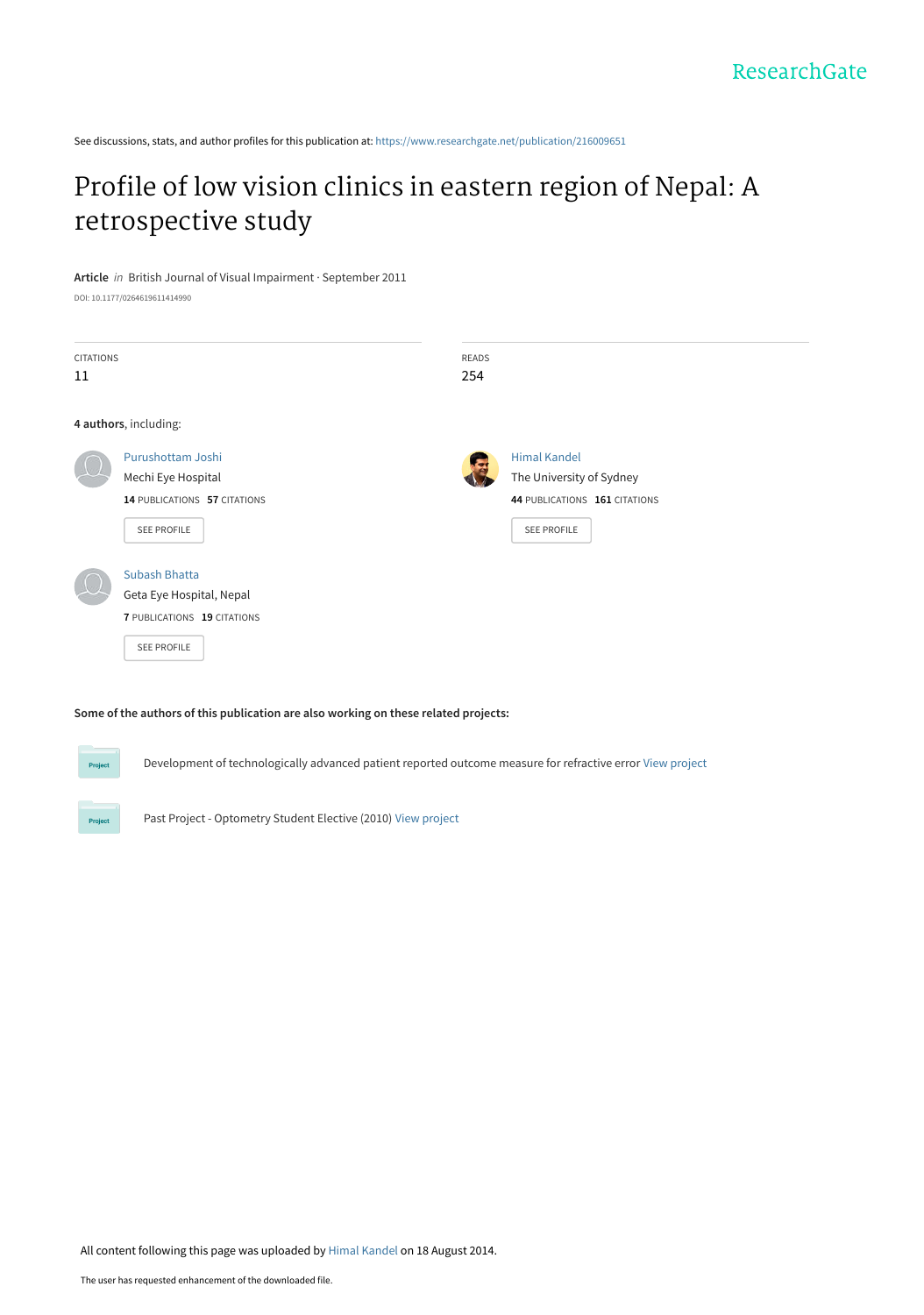## <http://jvi.sagepub.com/> British Journal of Visual Impairment

**Profile of low vision clinics in eastern region of Nepal : A retrospective study**

DOI: 10.1177/0264619611414990 British Journal of Visual Impairment 2011 29: 215 Ajit Kumar Thakur, Purushottam Joshi, Himal Kandel and Subhash Bhatta

> <http://jvi.sagepub.com/content/29/3/215> The online version of this article can be found at:

> > Published by:<br>
> > SAGE <http://www.sagepublications.com>

**Additional services and information for British Journal of Visual Impairment can be found at:**

**Email Alerts:** <http://jvi.sagepub.com/cgi/alerts>

**Subscriptions:** <http://jvi.sagepub.com/subscriptions>

**Reprints:** <http://www.sagepub.com/journalsReprints.nav>

**Permissions:** <http://www.sagepub.com/journalsPermissions.nav>

**Citations:** <http://jvi.sagepub.com/content/29/3/215.refs.html>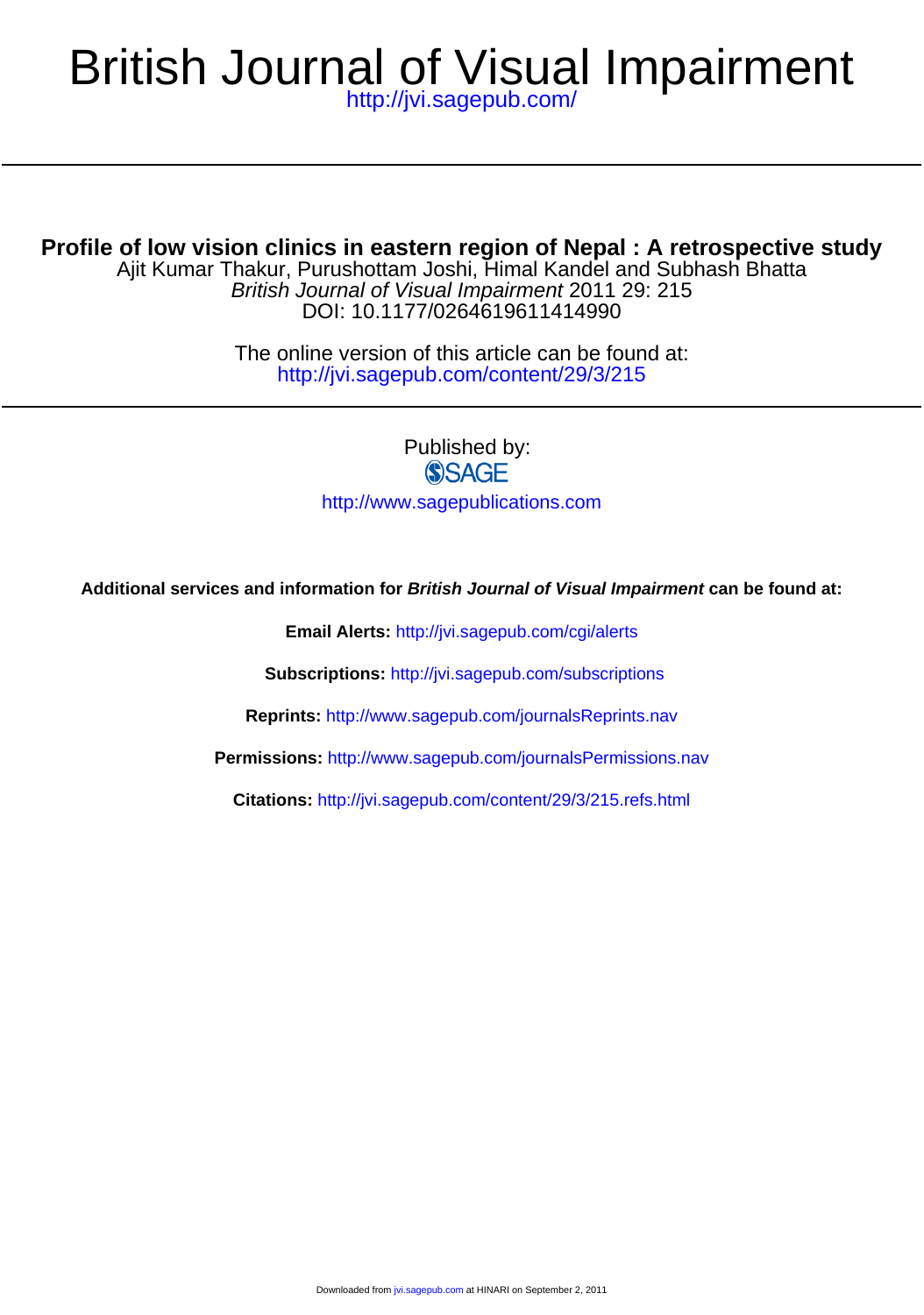# Profile of low vision clinics in eastern region of Nepal A retrospective study



Copyright © 2011 Authors (Los Angeles, London, New Delhi, Singapore and Washington DC) Vol 29(3): 215–226 DOI: 10.1177/0264619611414990 RESEARCH REPORT

AJIT KUMAR THAKUR *Mechi Eye Hospital, Anarmani-7, Jhapa, Nepal* PURUSHOTTAM JOSHI *Mechi Eye Hospital, Anarmani-7, Jhapa, Nepal* HIMAL KANDEL *Institute of Medicine, Maharajgunj, Kathmandu Nepal*

SUBHASH BHATTA *Institute of Medicine, Maharajgunj, Kathmandu, Nepal*

ABSTRACT The entire low vision patients' file that underwent low vision examination in 2009 in two major eye hospitals was retrospectively reviewed. Out of 1547 cases, 1140 (73.69%) were male and 407 (26.31%) were female. The mean age of presentation was  $31.04 \pm 20.63$  years, of which 89.1 percent were from a rural community, 39.10 percent had avoidable blindness. Refractive error and amblyopia (24%) and retinitis pigmentosa (22.4%) were the most common causes of low vision. Refractive error and amblyopia (30.33%), retinitis pigmentosa (29.03%) and age related macular degeneration (ARMD) (36.5%) were the major causes of low vision in 0–15, >15–60 and >60 years age group respectively. The number of patients 1107 (71.55%) improved significantly with refractive correction. Eighty-eight (5.68%) were prescribed telescopes. For near vision, only 359 (23.2%) patients were prescribed magnifiers. There was a significant improvement of functional vision after provision of low vision devices, particularly for patients with residual vision better than 20/1200.

KEY WORDS *avoidable blindness, causes of low vision, refractive error, retinitis pigmentosa, age related macular degeneration (ARMD)*

A person with low vision is someone who has an impairment of visual functioning despite treatment and/or standard refractive correction. The World Health Organization (WHO) has classified the visual status of a person in four categories (WHO, 2009):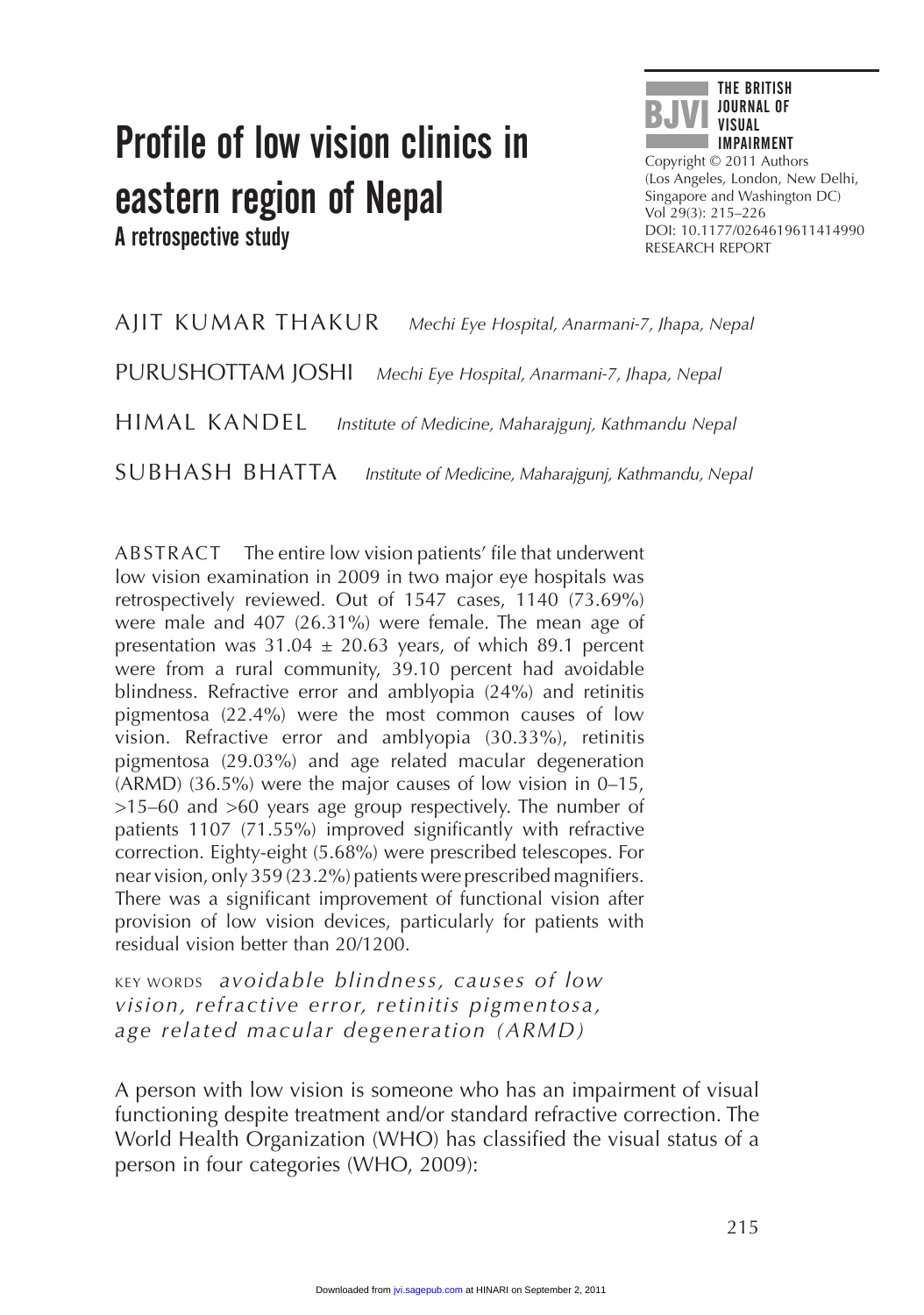- a person having best corrected vision, in better eye, better than or equal to 6/18 is said to have normal visual status;
- a person with best corrected vision, in better eye,  $\langle 6/18 \rangle$  to 6/60 is said to have visual impairment;
- a person having best corrected vision, in better eye,  $\langle 6/60 \rangle$  to 3/60 is said to have severe visual impairment;
- a person having visual acuity  $\langle 3/60 \rangle$  is said to be blind.

Visually impaired people are those who have visual acuity of less than 6/18 to light perception and/or a visual field of less than  $10^{\circ}$  from the point of fixation and who are using or are potentially able to use their vision for planning and/or execution of a task (WHO, 1993). Globally, about 314 million people are visually impaired and 45 million of them are blind. However, correctable refractive error as a cause of visual impairment is not included in that number, which implies that the actual global magnitude of visual impairment is greater (Siddiqui, Bäckman and Awan, 1997). Further, 75 percent of this visual impairment is estimated to be avoidable (preventable or curable) (WHO, 2004). In 1999, the WHO Prevention of Blindness Program launched 'VISION 2020: The Right to Sight Initiative' with the objective of assisting member states in eliminating avoidable blindness by the year 2020 (Thylefors, 1998). The global target is to ultimately reduce blindness prevalence to less than 0.5 percent in all countries, or less than 1.0 percent in any community (WHO, 2005).

Nearly 87 percent of the world's blind people live in the developing countries (Siddiqui et al., 1997). More than half of them live in Asia and a vast majority of them are in rural communities (Nepal Facts and Figures, 2010). Many reasons have been identified for the rising tide of blindness and low vision. Prominent among them is the increase of the world's elderly population, particularly in developing countries.

Nepal is one of the poorest countries of Asia situated between India and China. The prevalence of blindness is 0.84 per 100 inhabitants. Cataract (66.8%) and its sequelae (5.3%) are the major causes of blindness. Other causes are retinal disease (3.2%), glaucoma (3.2%), and trachoma (3.2%). Of the total blind population, 92 percent live in rural areas (Brilliant et al., 1988). The higher percentage of avoidable blindness reflects the poor health access of the community due to poor health education and poor financial conditions due to the political instability (Nepal Facts and Figures, 2010). The prevalence of low vision is 1.0 percent as estimated by Nepal Netra Jyoti Sangh (NNJS), a leading NGO in eye care in Nepal (NNJS, 2002). NNJS launched the National Low Vision Program in Nepal in 2005 with the aim of helping people who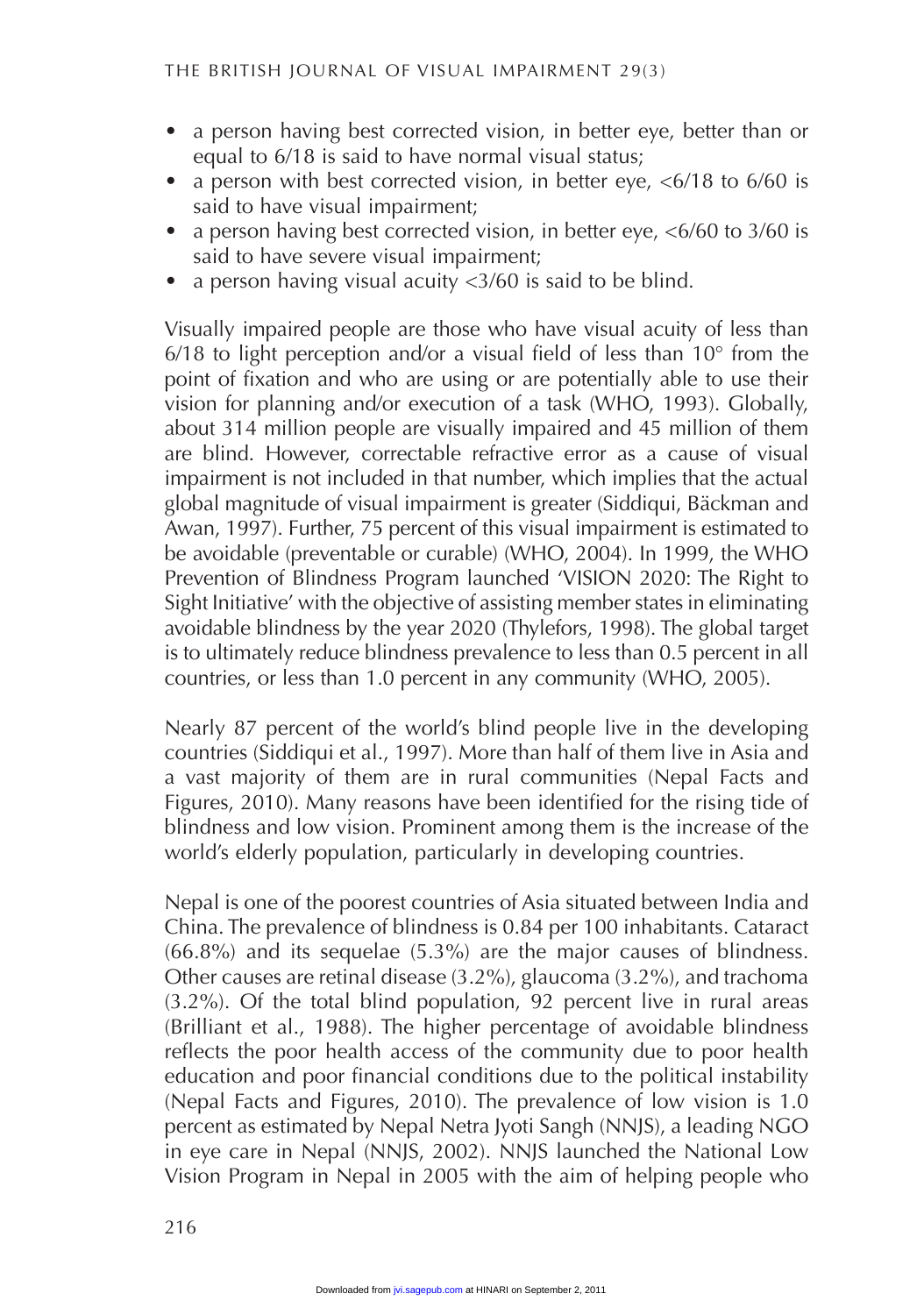have incurable eye conditions with some residual vision to make best use of their vision. It also aims to bring them into the mainstream of society by helping them to use the residual vision to the best possible extent with the use of low vision devices. This program has given priority to pick the low vision patients from the community. The focus groups who were trained for low vision screening were school teachers, Community based rehabilitation, and eye care personnel.

No nationwide study has been conducted in low vision to date. A report from Lumbini*,* in the western part of the country, showed lens related conditions (e.g. cataract and its sequel) as the main causes of low vision  $(35.55%)$  followed by refractive errors/amblyopia  $(19.23%)$ , retinitis pigmentosa (7.24%) and other retinal causes (6.64%) (KC et al., 2007). In a report from Kathmandu, the capital, situated in the central region of the country, the major cause of low vision was diabetic retinopathy (15.8%), followed by macular diseases (13.2%), age related macular degeneration (10.5%), retinitis pigmentosa (9.6%) and amblyopia (8.8%) (Paudel, Khadka and Sharma, 2005). Hence the distribution of the causes for low vision in this country appears to vary significantly from place to place. No data on low vision services has been published from the eastern part of the country.

This study was aimed to determine the most common causes of low vision in different age groups which would help in the national low vision planning. This study also aimed at determining the improvement of visual acuity after the provision of low vision services. This information would give an idea about the status of the low vision services in eastern Nepal. Hence, it would help in the planning of newer programs to address the lacuna in the model of the current service. It will also provide a guideline to develop low vision services in other developing countries as well.

#### **METHODOLOGY**

A retrospective study was carried out in two major eye hospitals of eastern Nepal: Sagarmatha Choudhary Eye Hospital, Lahan and Mechi Eye Hospital, Jhapa. The medical records of all the cases who visited these hospitals in the year 2008 and 2009 were reviewed. The data included by whom they were referred, consisted of age, sex, profession, education level, their chief visual demands and difficulties, presenting distance and near visual acuity, visual acuity with refractive correction, types of refractive error, visual acuity with low vision devices and their preferences, and the most commonly prescribed low vision devices.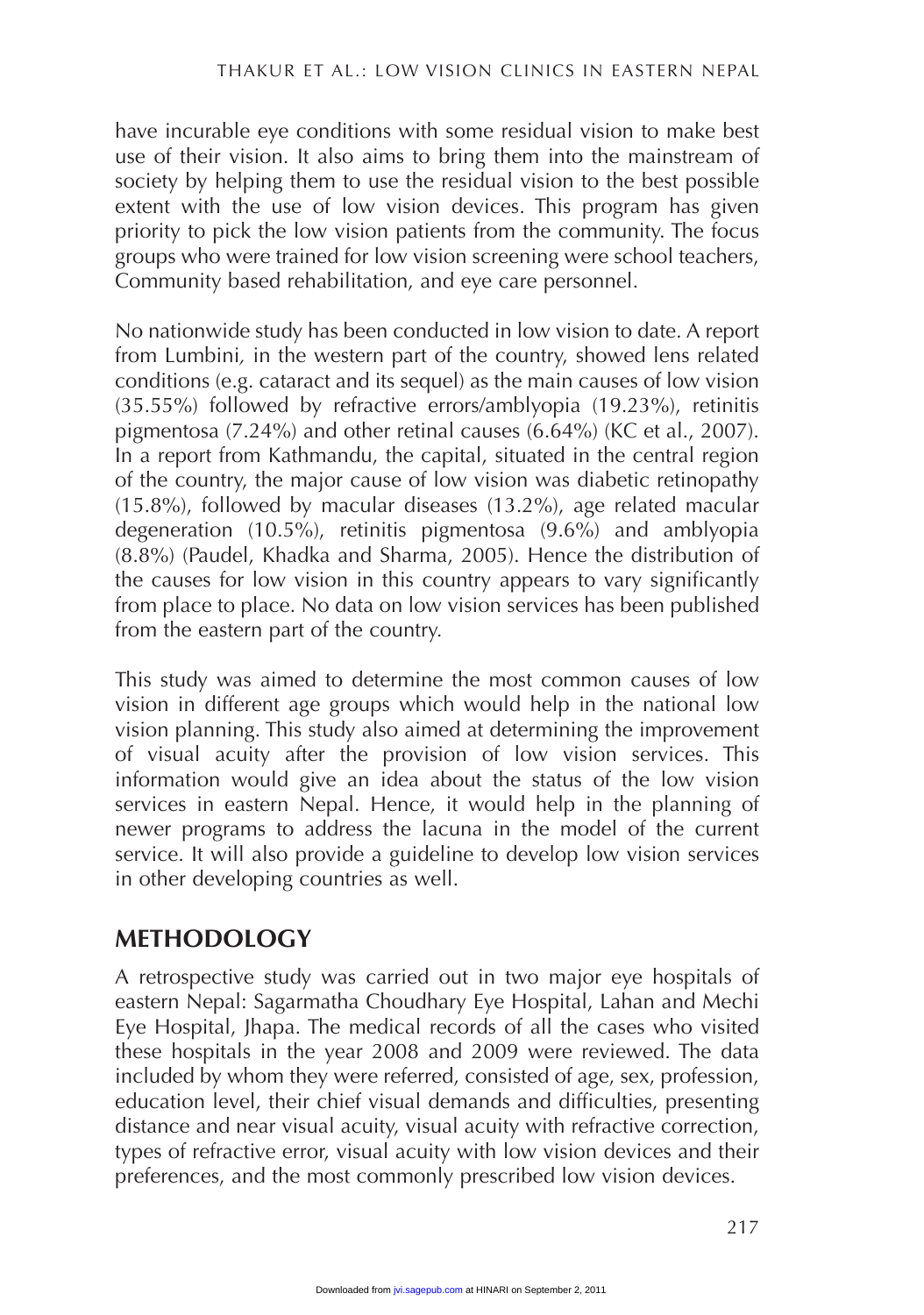Distance visual acuity was recorded in logMAR unit and was converted into Snellen fraction. Similarly near visual acuity was tested at their working distance with preferred light conditions for reading and was recorded in M notation. Objective and subjective refraction was carried out in all cases. Proper refractive correction was prescribed in spectacle form. A trial of telescopes was carried out for suitable patients, and the visual acuity with telescopes was noted. Similarly, the near magnifiers of appropriate magnification were tried, and the near visual acuity with magnifiers was noted. Preference of magnifiers was also documented. Data was recorded and analysed using SPSS 14 software.

#### **RESULTS**

#### **Demographic distribution**

The total number of low vision cases included in the study period was 1547, of which 1361 (87.98%) of cases were referred from the eye care professionals, 134 (8.66%) were referred from school teachers, 42 (2.71%) were referred from Community based rehabilitation and 10 (0.65%) from eye camps and other medical personnel.

Out of 1547, 1140 (73.69%) were male and 407 (26.31%) were female. The mean age of presentation was  $31.04 \pm 20.63$  years ranging from 3–87 years. There were 501 (32.38%) patients in the 0–15 years age group, 868 (56.10%) of patients were in the group  $>15-60$  years age group and 178 (11.52%) patients were in the group >60 years age group. There were 1379 (89.1%) patients from rural communities and only 168 (10.9%) patients were from urban society.

#### **Causes of low vision**

Out of 1547 cases presented to the low vision clinics, 605 (39.10%) had avoidable causes for visual impairment. Out of 605, 485 (80.1%) were preventable and 120 (19.90%) were curable.

The causes of low vision in patients attending the low vision clinics are shown in Figure 1. Refractive error and amblyopia (24%) and retinitis pigmentosa (22.4%) were most common causes of low vision. Other causes were globe anomalies (9.57%), optic atrophy (8.9%), congenital cataract (8.7%), heredo macular degeneration (7.69%), age related macular degeneration (5.7%), corneal opacity (5.1%), nystagmus associated with unknown causes (4.1%), glaucoma (2.2%), albinism (1.1%) and others (1.2%).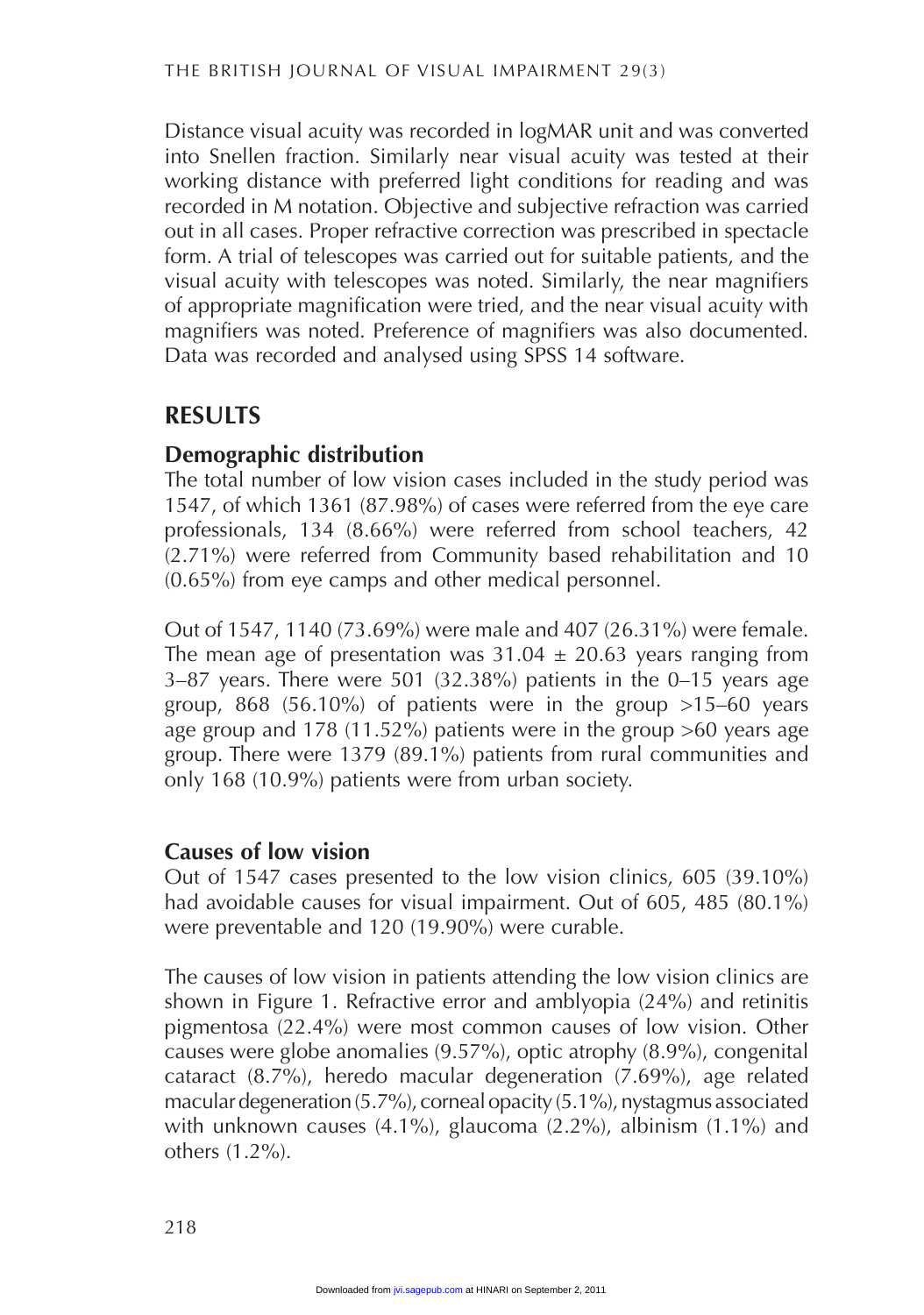

**Figure 1. Causes of low vision in patients attending low vision clinics.**

|                                                                                                             | $>15-60$                                             |                                                                |                                                       |                                                     |  |  |  |  |  |
|-------------------------------------------------------------------------------------------------------------|------------------------------------------------------|----------------------------------------------------------------|-------------------------------------------------------|-----------------------------------------------------|--|--|--|--|--|
| <b>Causes of</b><br><b>Low Vision</b>                                                                       | $0-15$ years<br>$(n = 501)$                          | years<br>$(n = 868)$                                           | $>60$ years<br>$(n = 178)$                            | <b>Total</b>                                        |  |  |  |  |  |
| Congenital                                                                                                  | 59 (11.8%)                                           | 56 $(6.45\%)$                                                  | 5(2.80)                                               | $120(7.75\%)$                                       |  |  |  |  |  |
| <b>Cataract</b><br><b>Albinism</b><br><b>Globe anomaly</b><br><b>Corneal opacity</b><br><b>Glaucomatous</b> | $10(2\%)$<br>76 (15.1%)<br>40 (7.98%)<br>$3(0.59\%)$ | $7(0.8\%)$<br>69 (7.94%)<br>$31(3.57\%)$                       | $0(0\%)$<br>$3(5.93\%)$<br>$8(4.49\%)$<br>$8(4.49\%)$ | $17(1.09\%)$<br>148 (9.56%)<br>79 (5.1%)            |  |  |  |  |  |
| optic atrophy<br>Refractive                                                                                 |                                                      | 24 (2.76%)<br>152(30.33%) 205 (23.61%) 14 (7.86%) 371 (23.98%) |                                                       | 35 (2.26)                                           |  |  |  |  |  |
| error and<br>Amblyopia<br>Macular<br>disease                                                                | $14(2.79\%)$                                         |                                                                |                                                       | 88 (10.13%) 17 (9.55%) 119 (7.69%)                  |  |  |  |  |  |
| (except AMD)<br><b>Nystagmus</b><br>associated<br>with unknown                                              | $36(7.18\%)$                                         | 26 (2.99%)                                                     | $1(0.06\%)$                                           | 63 (4.07%)                                          |  |  |  |  |  |
| causes<br><b>Optic atrophy</b><br><b>Retinitis</b>                                                          | 38 (7.58%)<br>70 (13.97%)                            | 76 (8.75%)<br>252 (29.03%)                                     |                                                       | 24 (13.48%) 138 (8.92%)<br>25 (14.04%) 347 (22.43%) |  |  |  |  |  |
| pigmentosa<br><b>ARMD</b><br><b>Others</b>                                                                  | $0(0\%)$<br>$3(0.59\%)$                              | $23(2.64\%)$<br>11 $(1.26\%)$                                  | $65(36.51\%)$<br>$8(4.49\%)$                          | 88 (5.68%)<br>22 (1.42%)                            |  |  |  |  |  |

| Table 1. | Table showing causes of low vision in different age groups. |  |  |  |
|----------|-------------------------------------------------------------|--|--|--|
|          |                                                             |  |  |  |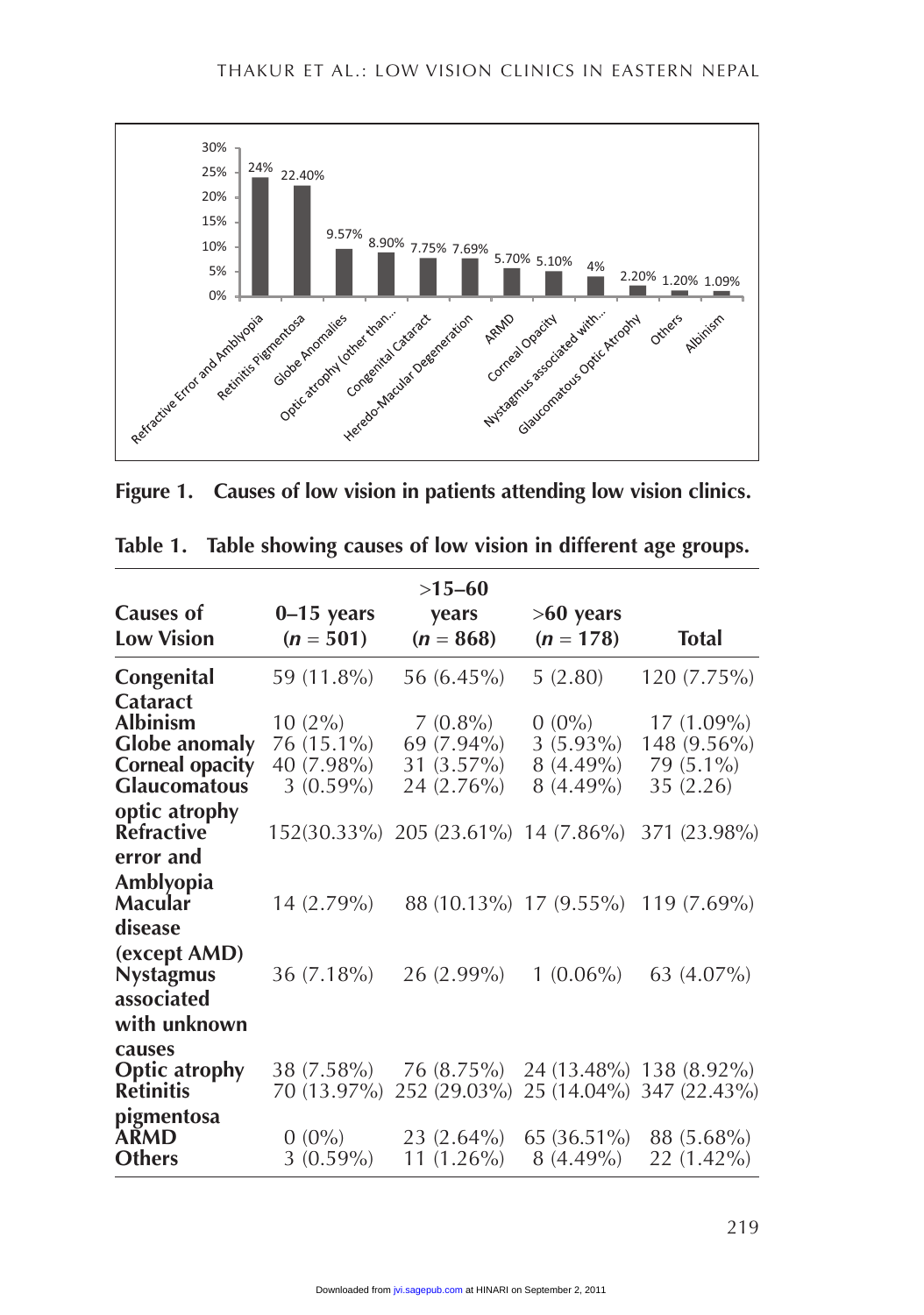In the 0–15 year age group, the most common causes of low vision were refractive error and amblyopia (30.33%), retinitis pigmentosa (13.97%) and globe anomalies (15.1%) and congenital cataract (11.8%). Similarly, retinitis pigmentosa (29.03%), refractive error and amblyopia (23.61%) and heredo macular degenerations (10.13%) were the most common causes of low vision in >15-60 years. Age related macular degeneration (36.5%), retinitis pigmentosa (14.04%) and optic atrophy  $(13.48\%)$  were the most common causes in the age group  $>60$  years.

#### **Visual status**

Out of 1547 low vision patients, 819 (52.9%) were bilaterally blind and only 725 (47.1%) had residual vision better than 3/60 in the better eye. Out of 725, 418 (57.66%) were visually impaired and 307 (32.34%) were with severe visual impairment according to WHO classification of visual status (WHO, 2009).

#### **Low vision services**

The chief visual complaints for distance were recognizing faces  $(n=1195)$  and reading the chalk board letter  $(n=435)$ . For near, the chief visual demands were reading print (*n*=678) and coin identification (*n*=171). Other visual problems included mobility problem (*n*=314), glare problem (*n*=208) and problem in night vision (*n*=389).

Mean visual acuity was 0.08 (6/72) in Snellen notation that ranged from (0.004–0.33) 6/1500 to 6/18. The mean visual acuity with refractive correction was 0.14 (6/42). The improvement of visual acuity from baseline with refractive correction was statistically significant (*p*<0.05, paired *t* test). The visual acuity with telescopes  $(n=303)$  was 0.43 (6/14). When the patients whose residual vision was better than 0.05 (3/60) were only taken into account, the mean presenting visual acuity was 0.13 (6/45) which improved to 6/30 with refractive correction. Mean visual acuity with telescopes in this group  $(n=159)$  was 0.48 (6/12.5). The improvement of visual acuity with both refractive correction and telescopes were statistically significant *p*<0.05, paired *t*test)

The mean presenting near visual acuity was  $2.12 \pm 1.49$  M units which improved to  $1.63 \pm 1.2$  M units with different magnifiers. Similarly when only the patients whose residual vision was better than 0.05  $(3/60)$  in the better eye were taken into account, the mean near visual acuity was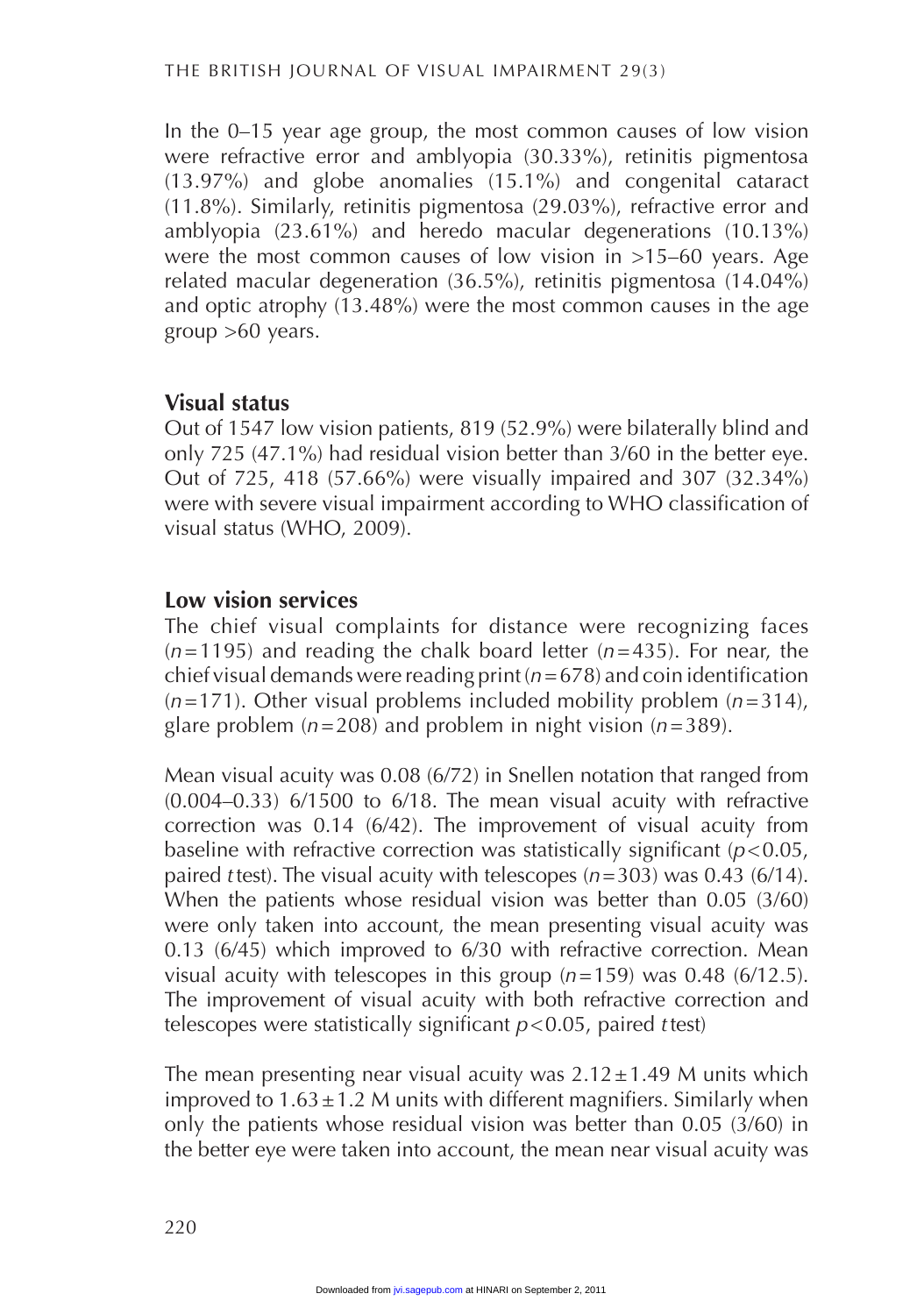|     | <b>Percentage</b>         |  |
|-----|---------------------------|--|
|     |                           |  |
| 246 | 68.52%                    |  |
| 29  | 8.07%                     |  |
| 76  | 21.16%                    |  |
|     | 1.94%                     |  |
|     | 0.27%                     |  |
| 4   | 1.11%                     |  |
|     | <b>Number of patients</b> |  |

**Table 2. Table showing the prescribed devices for near.**

 $1.77\pm1.22$  M unit which improved to  $1.29\pm0.77$  M units with low vision devices. The improvement of near visual acuity with magnifiers was statistically significant (*p*<0.05, paired *t* test) and improvement was even more when the low vision persons had residual vision better than 0.05 (3/60).

There were 1107 (71.55%) patients who improved significantly with refractive correction alone and were prescribed glasses. Eighty-eight  $(5.68\%)$  were prescribed telescopes. For near, only  $359$   $(23.2\%)$  patients were prescribed magnifiers. Spectacle magnifiers was the most frequently prescribed device for near.

## **DISCUSSION**

Community based rehabilitation (CBR) is a home and community based program for the blind people of the community, successfully running in 14 districts of Nepal. The main function of CBR is to identify the incurably blind people and initiate suitable programs, such as early intervention, education, orientation, mobility and vocational trainings. Teachers in the developing country are best suited to provide health education to the community. In our study, only 134 (8.66%) subjects were referred by school teachers, 42 (2.71%) were referred by Community based rehabilitation to the low vision clinics. This highlights the need of active participation of teachers and rehabilitation workers in this sector. The CBR program is successfully running in the Jhapa District where Mechi Eye Hospital is situated but not in Siraha, where Sagarmatha Choudhary Eye Hospital, Lahan is situated and this might be the cause for the fewer number of patient referrals from CBR seen in this study. The remaining patients were referred from the eye care professionals that included ophthalmologists, optometrists and ophthalmic assistants. Nepal is a country where the majority of people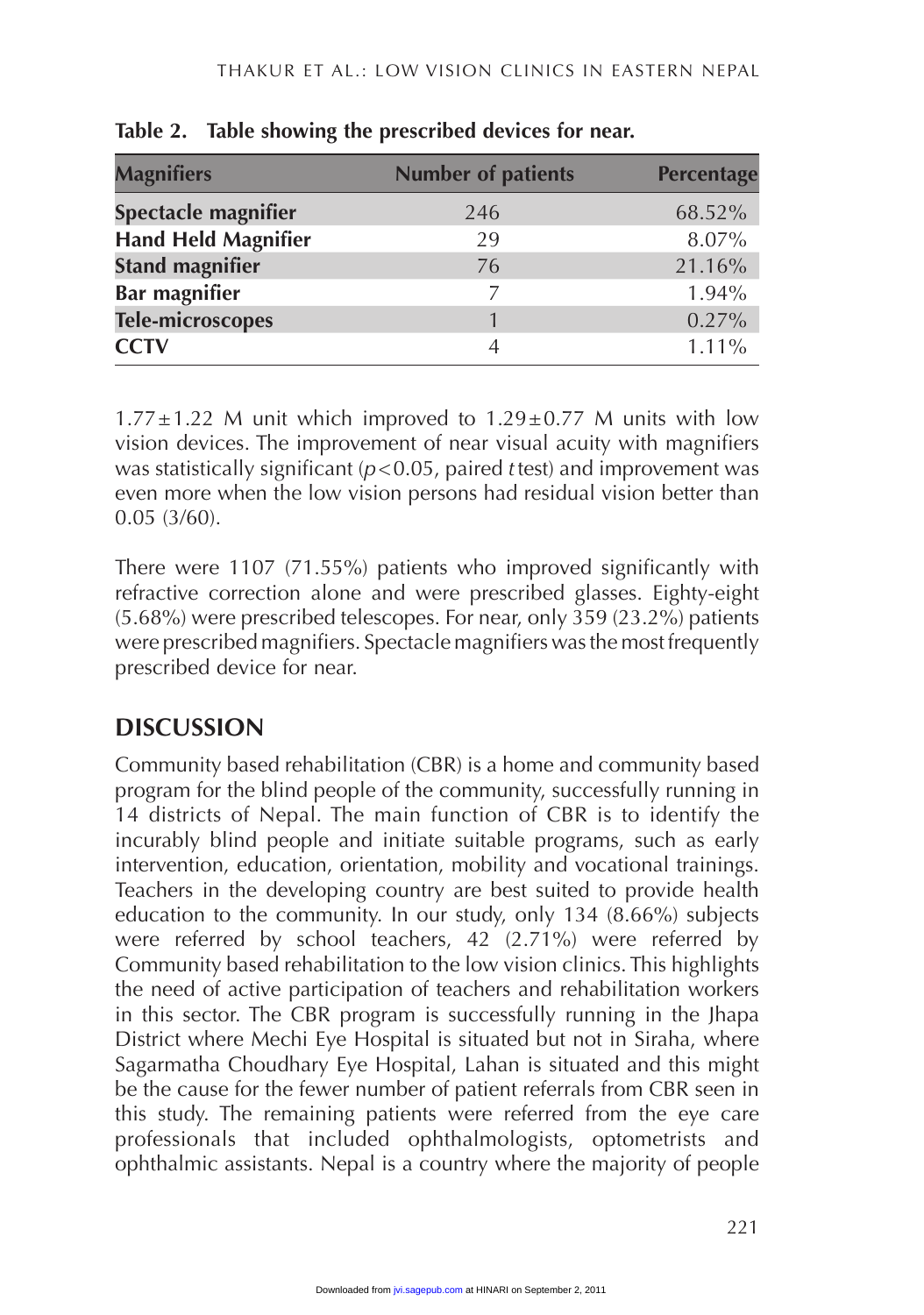live in rural communities and they have traditional beliefs in faith healers. There may be advantages in training these faith healers to identify the cases of possible visual impairment and encourage them to visit the low vision clinics.

In this study, male to female ratio was 2.80. The male preponderance was also seen in the study done by Mohidin and Yusoff (1998) where the ratio was 2.21. It indicates that low vision was more prevalent in males in Nepal, although it might also be linked to males having more access to hospital care. In Nepal, gender-based discrimination is widespread and extends to ownership of productive assets (such as cattle), access to resources like land and other properties, access to health and educational opportunities, work burden, access to public decision-making positions, mobility, and overall cultural status. As a result the structured dependence of women on men is high. Despite progressive policy reforms, human development indicators of Nepali women and girls, especially from marginalized castes and ethnicities, living in remote areas, remain low (UNFPA Nepal, 2011). This suggests that Nepal may benefit from a low vision screening camp in the community which could give health education along with screening services which particularly emphasizes the needs of female patients.

The mean age of presentation was  $31.04 \pm 20.63$  years ranging from 3–87 years. There were 501 (32.38%) patients in  $0-15$  year age group, 868 (56.10%) of patients were in >15–60 years age group and 178  $(11.52\%)$  in the >60 years age group. The majority of the patients were from younger age groups which was similar to the result shown by Mohidin and Yusoff (1998). In their study, 73.8 percent of patients were younger than 60 years. The fewer number of patients in the age group  $>60$  years might be due to lower life expectancy (65.81 years) of the country (Nepal life expectancy at birth, 2010). In our study, 1379 (89.1%) patients were from rural areas and only 168 (10.9%) patients were from urban areas. In Nepal, more than 80 percent of the population live in villages and the hospitals where the study was conducted are in close proximity to villages.

Refractive error and amblyopia (24%) and retinitis pigmentosa (22.4%) were the most common causes of low vision in the study population. Other causes included globe anomalies (9.57%), optic atrophy (8.9%), congenital cataract (8.7%), heredo macular degeneration (7.69%), age related macular degeneration (5.7%), nystagmus due to unknown causes  $(4.1\%)$ , glaucoma  $(2.2\%)$ , albinism  $(1.1\%)$  and others  $(1.2\%)$ .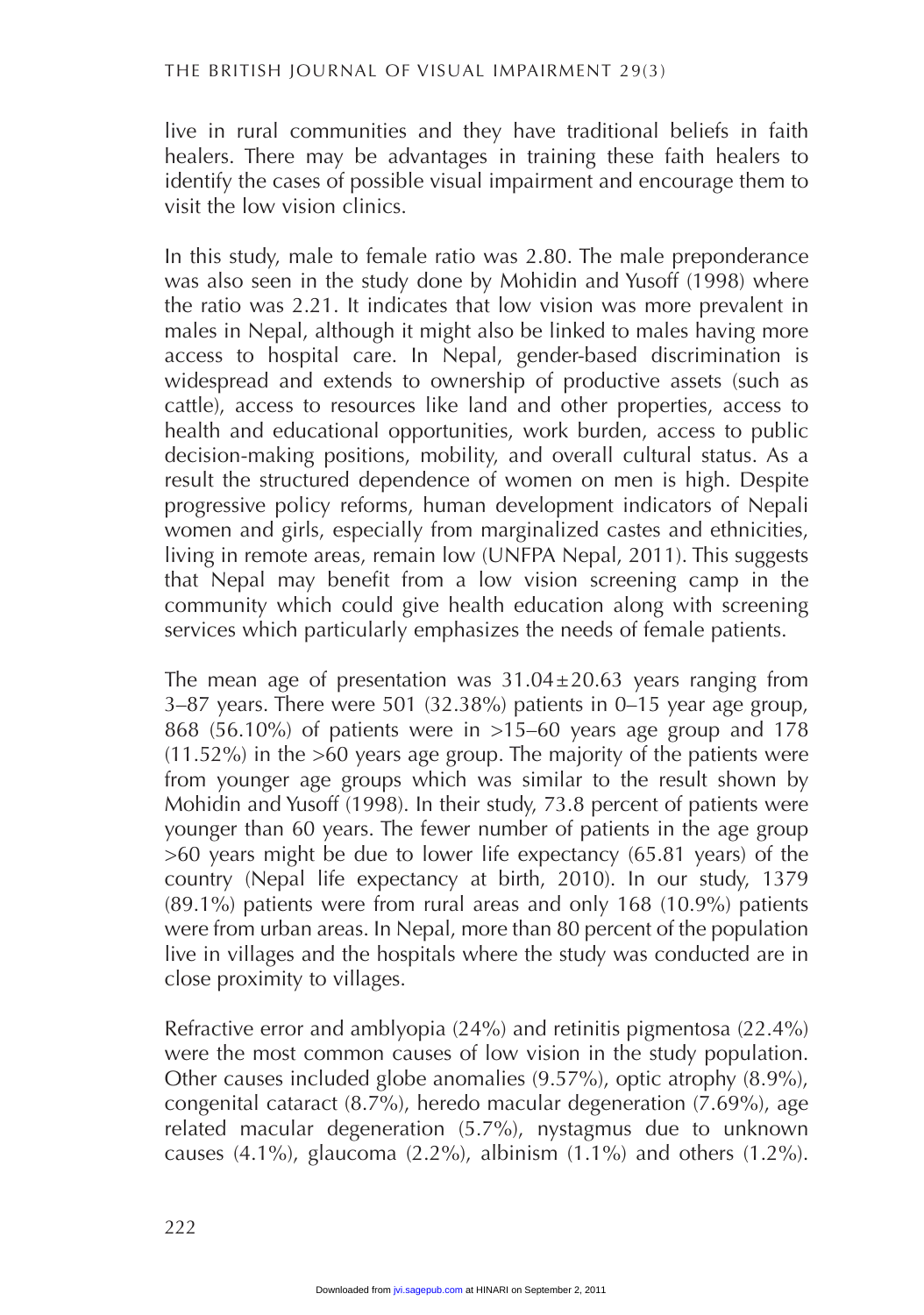Mohidin and Yusoff found structural and functional defect of globe (13%), retinitis pigmentosa (13%) and heredo macular dystrophy  $(10\%)$ as causes of low vision in their study (Mohidin and Yusoff, 1998). An exceptionally high percentage of refractive error and amblyopia reflects the burden of refractive error in this part of the world. It might be due to nuclear sclerosis which was not operated upon due to lack of facilities and had visual acuity better than 6/36 with spectacles. In this region, surgery is usually indicated only when the improvement with spectacles was not better than 6/60.

Causes of low vision were analysed separately in different age groups. The most common causes of low vision were refractive error and amblyopia (30.33%), retinitis pigmentosa (13.97%) and globe anomalies  $(15.1\%)$  and congenital cataract  $(11.8\%)$  in the 0–15 years age group. In a study done by Elfadul Mohamed and Binnawi, retinitis pigmentosa was the commonest (16.7 %) followed by congenital cataract (14.2 %) (Elfadul Mohamed and Binnawi, 2009). In a study by Bamashmus and Al-Akily, the commonest causes of bilateral blindness were cataract  $(20.0\%)$ , glaucoma (17.8%), retinal disorders (13.3%) and corneal nontraumatic opacities (13.3%) (Bamashmus and Al-Akily, 2010). Again the high percentage of refractive error and amblyopia as a cause of low vision seeks attention of the eye care planners to initiate much more pre-school and school screening programs to reduce the visual impairment in the paediatric age group.

Similarly, retinitis pigmentosa (29.03%), refractive error (23.61%) and heredo macular degenerations (10.13%) were the most common causes of low vision in >15–60 years age group. Age related macular degeneration (36.5%), retinitis pigmentosa (14.04%) and optic atrophy (13.48%) were the most common causes of low vision in the age group >60 years. Similar results were shown by Mohidin and Yusoff (1998). The fewer number of age related macular degeneration patients in the study population was probably due to relatively fewer number of patients in the elderly age group.

Out of 1547 low vision patients, 819 (52.9%) were bilaterally blind and only 725 (47.1%) had residual vision better then 3/60 in the better eye in contrast to the study by Elfadul Mohamed and Binnawi (2009) where a higher number of bilateral blind persons reflects the poor health awareness and accessibility to health services in this part of the country. A large number of patients (39.10%) had avoidable causes for visual impairment. This reflects the lack of awareness and inaccessibility of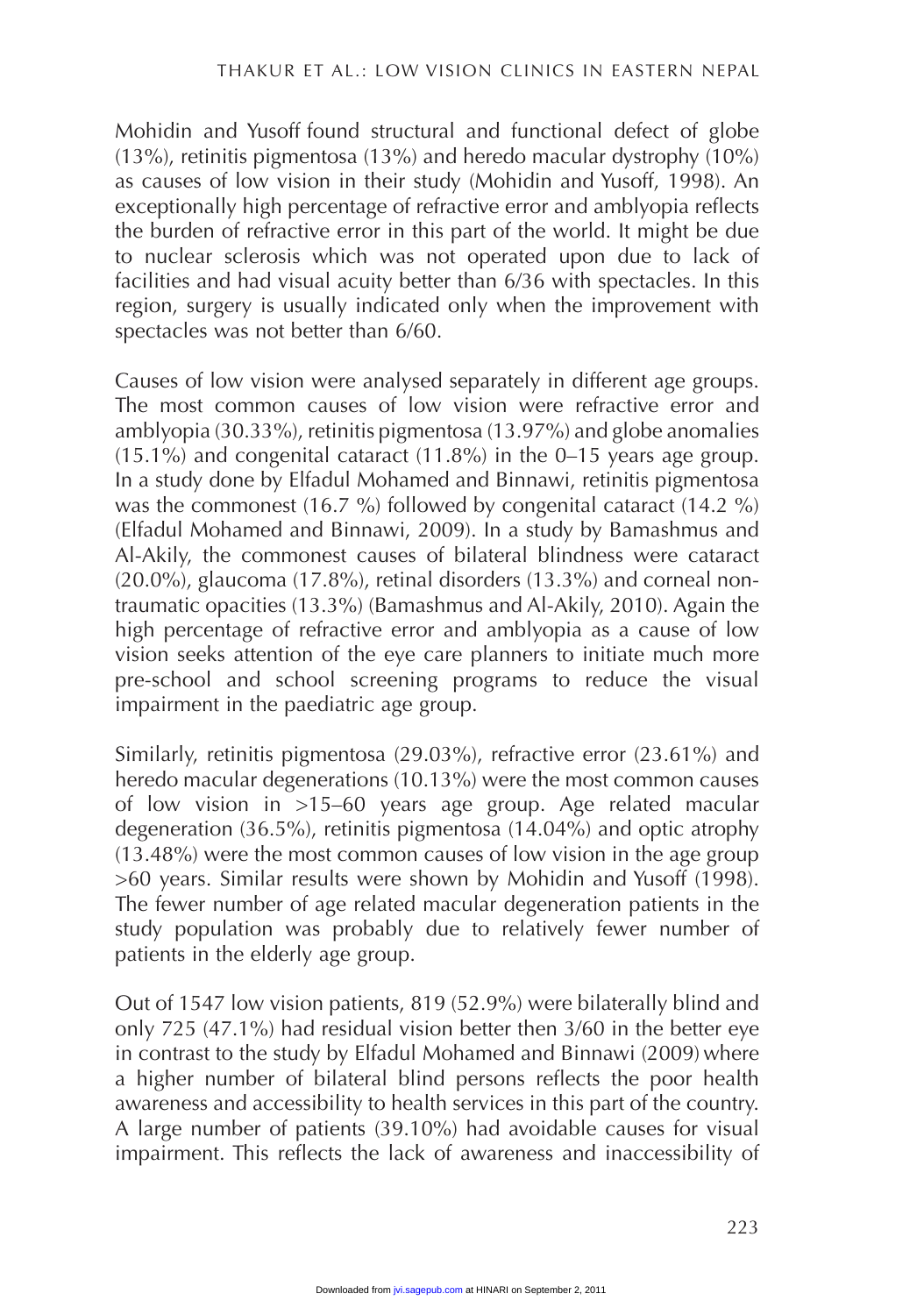primary eye care to the patients in this area. This may benefit from both governmental and nongovernmental organization attention.

The improvement of visual acuity for near and distance was significant after provision of low vision devices. Even refractive correction alone had resulted in significant improvement in visual acuity while telescopes improved visual acuity to make their visual status near to normal. The improvement of visual acuity was more when only the patients were taken into account whose vision was better than 3/60 at presentation. Hence the low vision service has better impact when the patient has better residual vision. This result emphasizes the strengthening of the primary eye care program so that cases of low vision can be detected at an earlier stage where the impact of the service is greater. There were 1107 (71.55%) patients who improved significantly with refractive correction alone and were prescribed spectacles. Telescopes were prescribed to 88 (5.68%) patients.

Mohidin and Yusoff have shown that 60 percent of low vision clients were prescribed at least one low vision device (Mohidin and Yusoff, 1998). For near, only 359 (23.2%) patients were prescribed magnifiers. More than 90 percent of the optical devices like spectacles, hand held magnifiers, spectacle magnifiers, were simple to use and are easily available in the eye hospitals.

### **CONCLUSION**

The low vision service through the low vision clinics in the eastern region of Nepal is satisfactory in terms of the number of patients attending the clinics. A good number of patients visit low vision clinics. But the patients presented to the clinics usually are bilaterally blind. So there needs to be a screening program for low vision patients in the community which can identify patients earlier. The services provided at the low vision clinics in this part of the country are satisfactory, as after the provision of the devices, the visual functions have improved significantly. The majority of devices are available in the local low vision clinics at the hospital. The National Low Vision Program is supporting the patients by providing the low vision devices at a 10 percent subsidy.

Only providing low vision services to the people with low vision does not solve the problem. There should be a proper monitoring on the use of devices and the impact they have upon patients after the provision of low vision services. Nevertheless, such follow-up work is expensive and currently limited. Close work with school teachers and community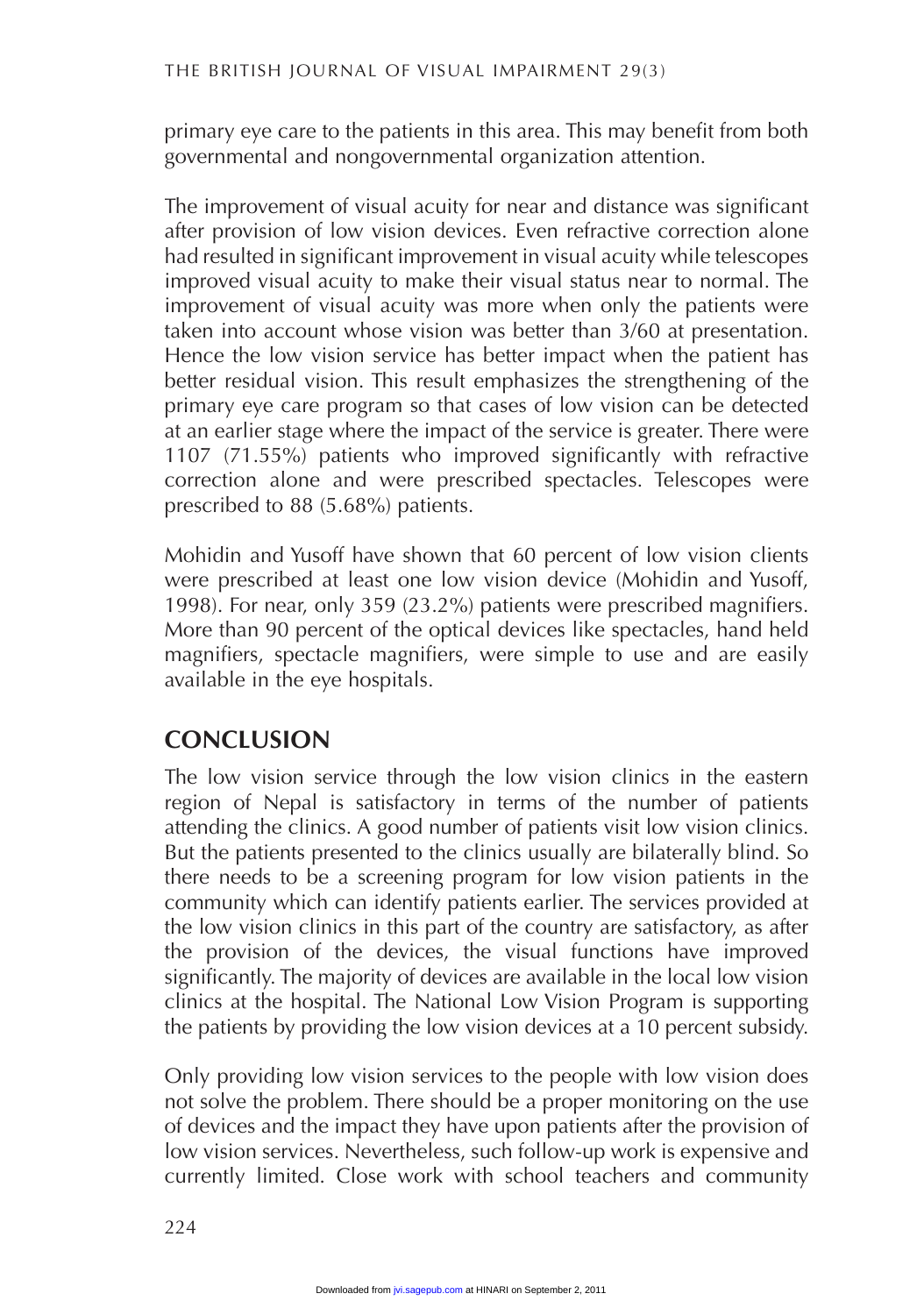blind rehabilitators may offer more affordable ways of undertaking this evaluation. Greater communication between low vision services and other community-based services therefore seems a priority.

The higher incidence of avoidable blindness draws attention to the need to strengthen primary eye care and emphasize early detection and the necessary action. Uncorrected refractive error has been one of the major causes of visual impairment. There should be improved planning to reduce the burden of refractive error by health education, school screening and community screening. Early diagnosis of the refractive errors with easy availability of spectacles at affordable prices appears to be the most effective method to address the problem of low vision for many people. Other causes of visual impairment like corneal opacities and glaucoma can also be reduced by proper screening in eye camps. In conclusion, we would argue that in Nepal (with its relatively low health awareness) this aspect of eye care activity in low vision needs to be strengthened and prioritized by policymakers.

#### **References**

- bamashmus, m. a. & al-akily, s. a. (2010) 'Profile of Childhood Blindness and Low Vision in Yemen: A Hospital-based Study', *Eastern Mediterranean Health Journal* 16: 425–8.
- brilliant, g. e., pokhrel, r. p., grasset, n. c. & brilliant, l. b. (1988) *The Epidemiology of Blindness in Nepal: Report of the 1981 Nepal Blindness Survey*. Chelsea, MI: The Seva Foundation.
- elfadul mohamed, i. a. & binnawi, k. h. (2009) 'Low Vision Devices in Sudanese Children', *Sudanese Journal of Ophthalmology* 1: 37–40.
- kc, b. k., thapa, h. b., gurung, s., sherchan, a., karthikeyan, a. s. & kandel, r. p. (2007) 'Hospital Based Study on Causes of Low Vision and Patient Preference for Different Types of Low Vision Devices', *Journal of Institute of Medicine* 29(2): 19–24.
- nepal facts and figures (2010) *The Fred Hollows Foundation*. Available at: http:// www.fredhollows.org (accessed 10 April 2010).
- nepal life expectancy at birth (2010) Available at: http://www.indexmundi.com/ nepal/life\_expectancy\_at\_birth.html
- nepal netra jyoti sangha report (2002) *National Low Vision Program*. Available at: www.nnjs.org.np
- mohidin, n. & yusoff, s. **(**1998) 'Profile of a Low Vision Clinic Population*', Clinical and Experimental Optometry* 81(5): 198–202.
- paudel, p., khadka, j. & sharma, a. (2005) 'Profile of a Low Vision Population', *International Congress Series – Proceedings of the International Congress Vision* 1282: 252–6.